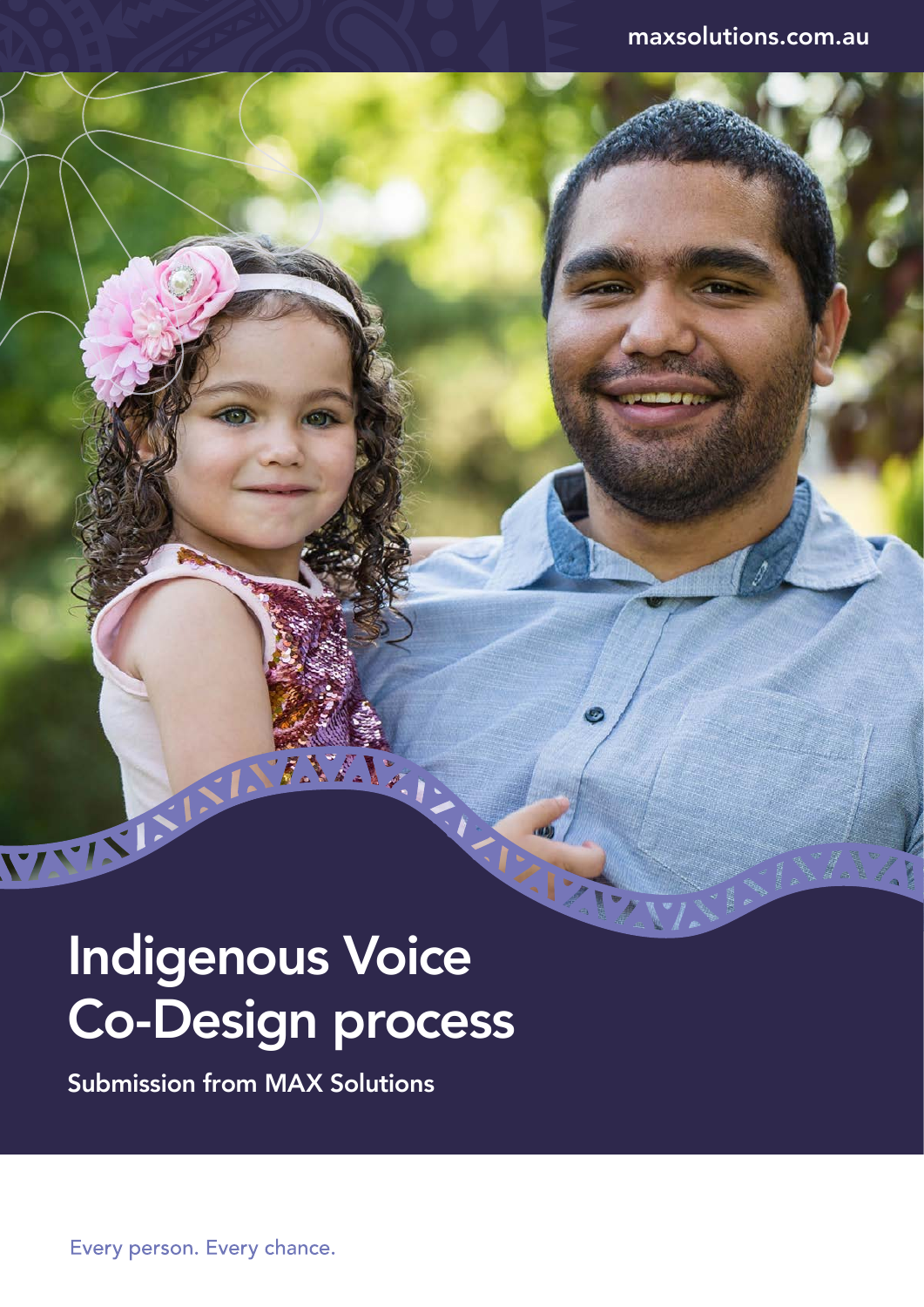### Indigenous Australian voice

#### MAX Solutions is privileged to serve tens of thousands of Indigenous Australian customers around the country every year.

We have a significant responsibility, as Australia's largest employment services provider, to help lead and foster a fairer future.

In the 1960s we saw the country come together to demand an end to the unequal treatment of Indigenous Australians, a movement that resulted in the most successful referendum we have ever held. While there have been improvements since that time, much remains to be done before Indigenous Australians have the same opportunities as other Australians.

Other important steps have been taken over the intervening years to build a more inclusive country. But it is now very apparent that further progress is contingent on a change of approach.

To that end, we wholeheartedly support proposals that empower and give greater voice to Indigenous people. We understand the need for legislation to create the mechanism for the voice to function, however we also understand the need to give protections to the voice. Which is why we support a referendum to recognise the voice of Indigenous Australians in the Constitution and we are proud to stand with Indigenous Australians in this defining 'movement towards a better future'.

When we listen to the voices of those that have suffered injustice, it is possible to not only recognise enduring harm. But to see a new strength and resolve to do better.

At the centre of change, there is always a voice finally empowered to be heard.

The *Uluru Statement from the Heart* is both profoundly inspiring and sobering. A powerful vision for the future but also a reminder of the injustice that prevails when a people's voice is denied.

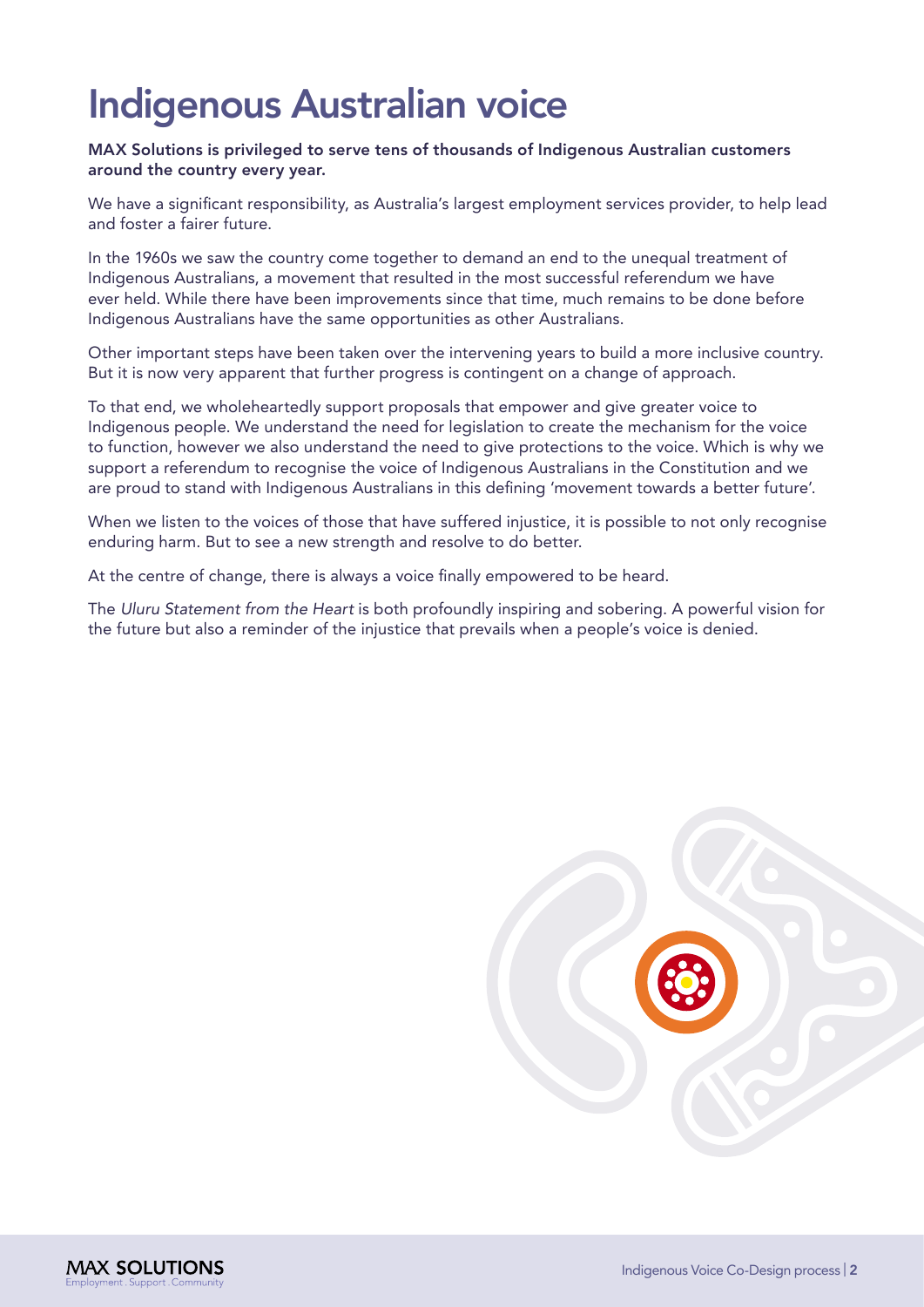### Equality of employment opportunity

As an employment services provider working with people from every walk of life, we know how transformative a meaningful job can be.

We see this every day in our business and know that with a job comes stability, improved mental health, and opportunity. For both individuals and their dependents. Rewarding and sustainable work is immensely empowering and enfranchising. It is also of fundamental importance to creating a better, more equitable and prosperous future for our great nation.

Despite recent shocks, Australia's economy remains strong when compared to the rest of the world, with the national unemployment rate (5.6%) only marginally above pre-pandemic levels.

Nonetheless, it is important to note that the gap in employment outcomes between Indigenous and non-Indigenous Australians has improved by less than a percentage point over the last decade. Rising to 49% in 2020 compared to 75% of non-Indigenous Australians.

### Closing the employment gap

Last year, MAX supported just over 4,800 Indigenous Australians into employment. We are proud to support so many customers but understand that there is more employment services providers and employers can do to further reduce inequity.

In 2020, we [surveyed](https://www.maxsolutions.com.au/sites/default/files/2021-02/MAX2774%20RAP%20Whitepaper%20template_D4b_FA.pdf) our Indigenous customers and found that 50% of respondents said they expect employment opportunities to remain the same or decrease over the next three years. Just 25% expected an improvement.

When asked what types of workplace support our customers most valued, career development and cultural awareness were key factors. But perhaps the most significant theme to emerge was the value placed on good workplace communication.

We are currently working with large Australian employers to socialise and interpret these findings, as well as provide them with additional guidance on what does, and doesn't work, in terms of addressing employment gaps.

 most pressing, including: On top of this, we believe there would be significant societal benefit in having a Voice able to bring forward discussion from those most affected in areas where the gaps in opportunity and outcome are

- > Young People
- > Elderly People
- > People with a Disability
- > People experiencing domestic violence
- > Unemployed people
- > Prisoners and ex-offenders